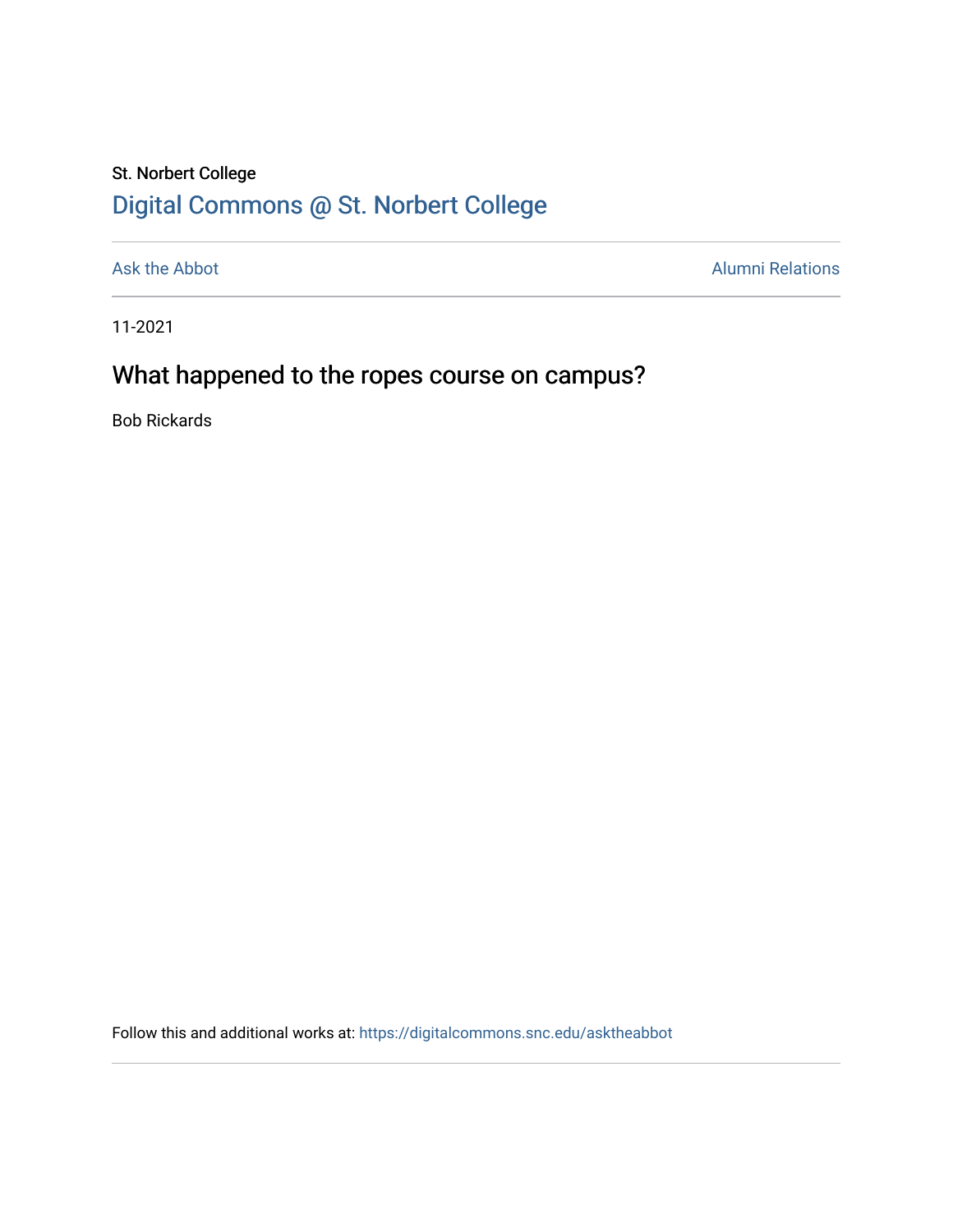



[Academics](https://www.snc.edu/academics) [Admission](https://www.snc.edu/admission) [Campus Life](https://www.snc.edu/campuslife) [Living Norbertine](https://www.snc.edu/livingnorbertine) [Athletics](https://www.snc.edu/athletics) [About](https://www.snc.edu/about)

Q

Giving

to SNC

[Alumni](https://www.snc.edu/alumni/)  $\geq$  [Ask the Abbot](https://www.snc.edu/alumni/abbot/)  $\geq$  November 2021 A

### [Alumni](https://www.snc.edu/alumni/index.html)

[Events & Reunions](https://www.snc.edu/alumni/event/index.html) [Behind the Arch](https://www.snc.edu/alumni/event/behindthearch/) [Benefits and Services](https://www.snc.edu/alumni/benefits.html) [Get Involved](https://www.snc.edu/alumni/getinvolved.html) [Give to SNC](http://giving.snc.edu/) [Alumni Awards](https://www.snc.edu/alumni/awards/index.html) [Knight Lights](https://www.snc.edu/alumni/knightlights/index.html) [Alumni-Owned](https://www.snc.edu/alumni/directory/index.html) [Businesses Network](https://www.snc.edu/alumni/directory/index.html) [Alumni Board](https://www.snc.edu/alumni/alumniboard.html) [Student Alumni](https://www.snc.edu/alumni/saa.html) [Ambassadors](https://www.snc.edu/alumni/saa.html) [Staff](https://www.snc.edu/alumni/contactus.html)

# November 2021 Question:

Dear Abbot Pennings,

What happened to the ropes course on campus?

Bob Rickards (Advancement Services, Women's Soccer)

#### Answer:

My dear Bob,

An excellent question, undoubtedly shared by others! Alumni from the late 1980s through the 2010s may recall this feature on the southwest corner of campus. The ropes course, as it was informally known, was part of the Outdoor Leadership Center, which was built in 1988 and originally called the Confidence Course. After a 1997 renovation, the center consisted of seven high elements, two climbing walls and a low course. Operated by what is now the department of Leadership, Student Engagement & First-Year Experience, the center served students, faculty and groups from local nonprofits and businesses. In 2013, it hosted a cohort of 40 students from Archmere Academy, the Norbertine preparatory high school in Delaware (and, I'm told, the alma mater of President Biden!), for a day of activities designed to build confidence and trust.

Although the Outdoor Leadership Center saw significant activity during its first two decades, its use had steeply declined by the mid-2010s. Between the fall of 2016 and spring of 2017, the ropes course and corresponding equipment were removed as part of an effort to make room for a large parking lot, though that project was later shelved as college leadership pivoted to other concerns. Happily, I'm pleased to



### Ask the Abbot

As the founder of St. Norbert College, and having a prime seat in the center of campus throughout the years, I, Abbot Bernard Pennings, hold the answers to many of your burning questions about the college. [Submit Your Question](https://www.snc.edu/alumni/abbot/index.html)